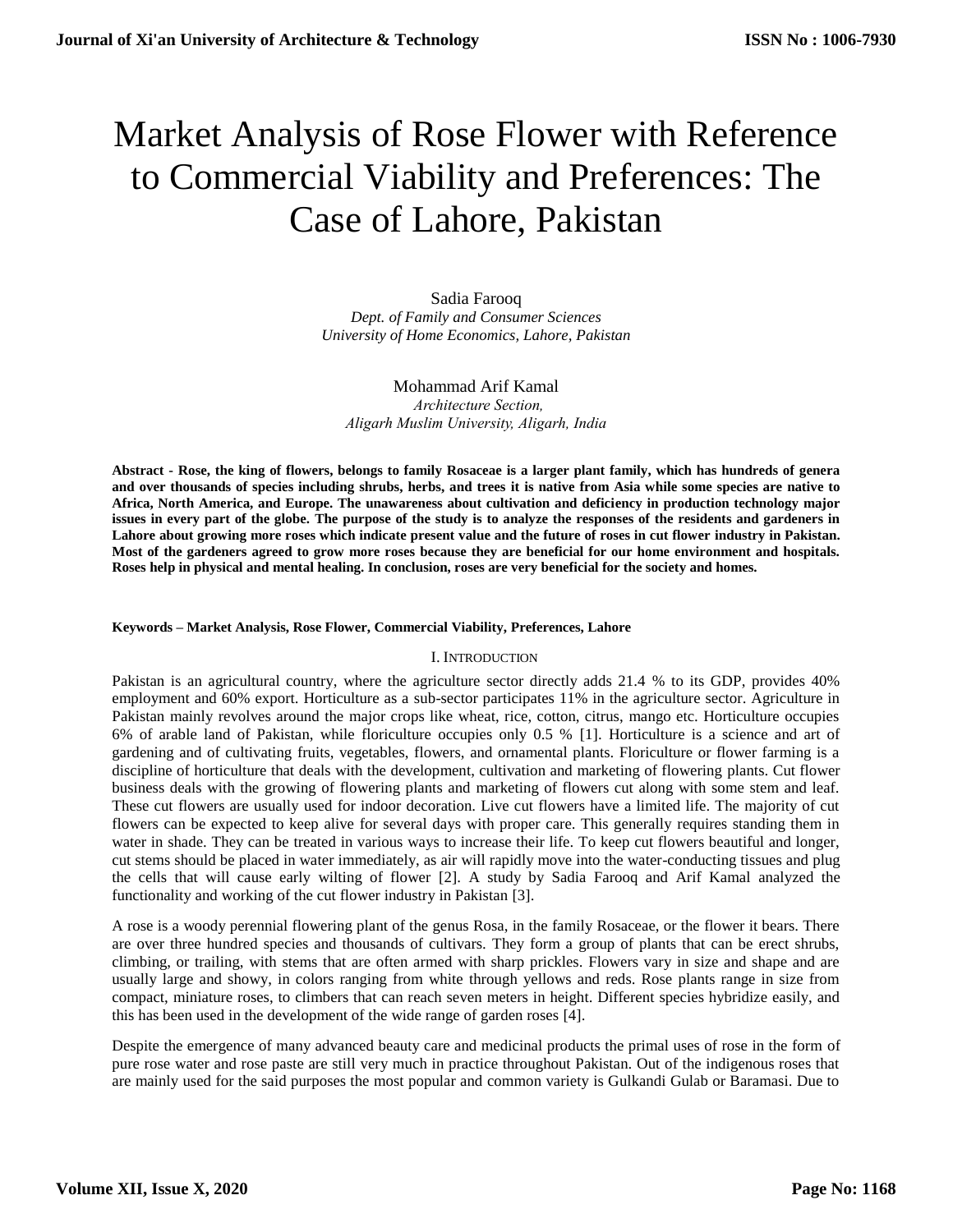its great demand for commercial purposes, it is extensively planted in the plains of Sindh and Punjab, particularly in Hyderabad and Chakwal district [5].

"Compared to other provinces, floriculture is a booming business in Punjab. Pattoki is the major production and marketing center in the country [6].

The statement of the problem is to analyze production of roses in Pakistan their growth and the present value and the future of Roses in cut flower industry in Pakistan.

#### Statement of the Problem:

The statement of the problem is to analyze production of roses in Pakistan their growth and contribute to the environment in many different aspects and gives aesthetic beauty, becoming an important part of land scape architecture or design.

Purpose of the study:

The purpose of the study is to discuss roses in terms of

- Preferences of people of Lahore
- Types of roses
- Benefits
- **Effects**
- Growth and maintenance
- Sale and Profit

#### II. LITERATURE REVIEW

Roses are one of the main cut blooms in the worldwide gardening exchange. Over the most recent couple of years, cut bloom utilization and the market for top notch blossoms has expanded in Pakistan because of the nation's fast monetary development, improved expectations for everyday comforts, upgraded access to electronic media, and expanding request from the nation's developing cordiality industry. In Pakistan, where convenient climatic conditions give perfect situations to cut blossoms, rose creation produces work openings in provincial zones where not many different occupations exist. Be that as it may, industry challenges, including an absence of institutionalized creation strategies, restricted accessibility of nurseries, and absence of expert training for producers, are postponing endeavors to make Pakistan famous as a cut blossom exporter. An investigation distributed in Hort Technology gave an account of the present status and prospects of cut rose bloom creation and postharvest the board in Punjab, Pakistan. The scientists found that albeit cut roses were the main bloom crop in the zone, creation frameworks and practices were obsolete and crude, and the nature of cut stems delivered was not adequate in global markets [4]. While most of the cultivators met for the examination announced that they sold their items in nearby markets in Pakistan, none said they traded their blossoms. Makers demonstrated that they were restricted to nearby deals on account of variables, for example, resistance from government associations, obliviousness of worldwide guidelines, and low-quality creation [10][11].

The exploration uncovered a few positive patterns in the cut rose organizations, finding that the greater part of producers (52%) entered the business during the most recent five years and 30% of the investigation's cultivators had been doing business more than 10 years. "That practically 50% of the makers began developing roses over the most recent five years is a positive sign for advancement of the rose business as a non-conventional high worth harvest to consolidate into customary wheat–rice or wheat–cotton editing design in the area. Experienced cultivators were keeping up plants underway for a more extended period as contrasted and more up to date makers", the researchers clarified [12]. Developing conditions present novel difficulties for Pakistan's cut blossom producers. Due to the nations sweltering summer temperatures, great quality blossoms can be delivered uniquely from October to March. "Scarcely any cultivators in Pakistan have adequate cash-flow to manage the cost of the development of nurseries and the significant expense of vitality required to work them. Since most producers have little landholdings, it is improbable that they can spare adequate money to develop a nursery without help by administrative or different organizations. Notwithstanding, 14-33% of the cultivators who had been doing business over five years were utilizing nurseries, showing that they were effective enough to manage the cost of the nurseries", said Ahmad [1]. The scientists noticed that the utilization of high passages might be a lower-cost option in contrast to nurseries.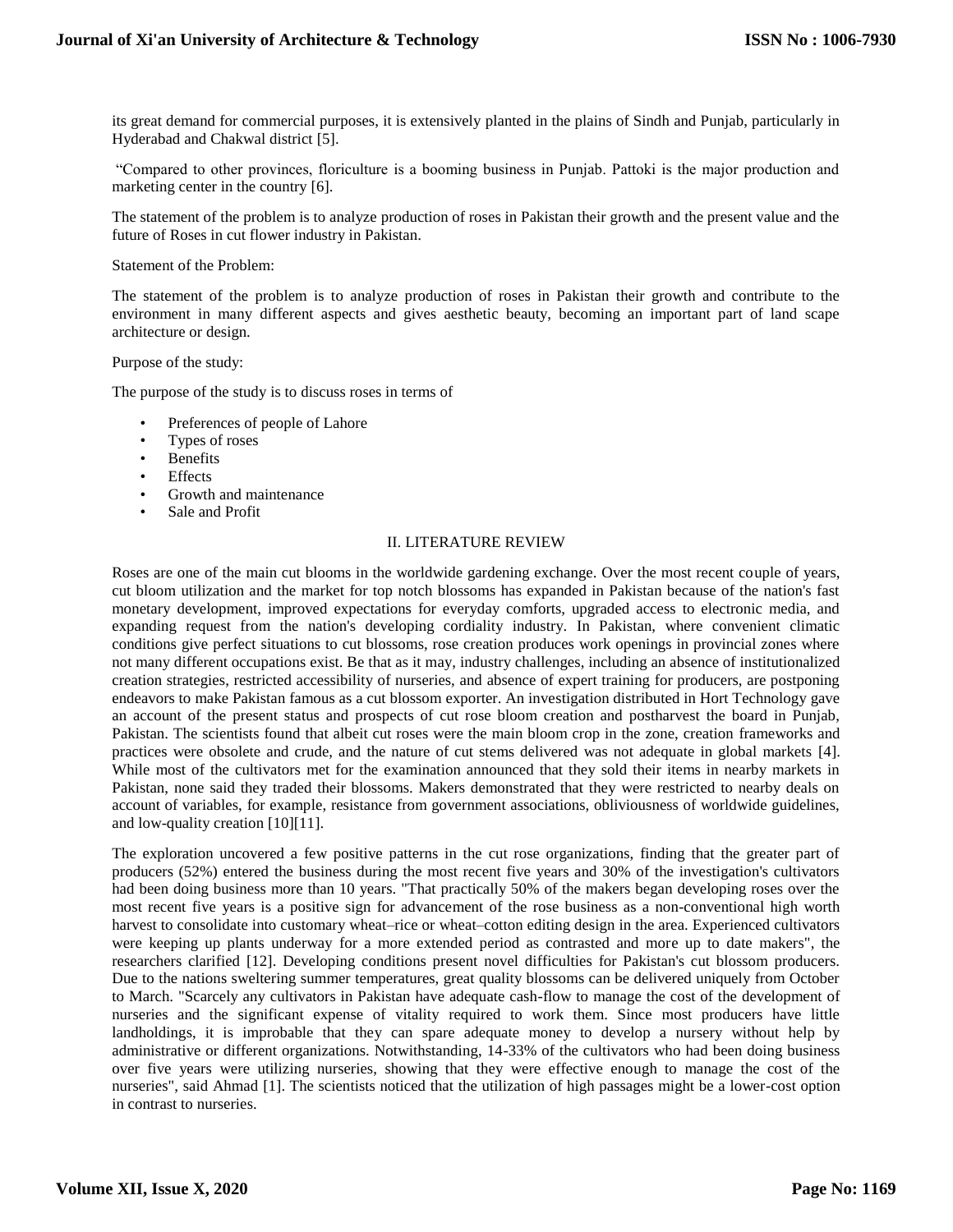The examination inferred that cut rose creation can possibly grow in Pakistan. The group prescribed that the business receives increasingly present-day procedures and advancements and help producers by giving access to preparing. Different suggestions included: planting world class cultivars, improving infrastructural offices, giving premium free credits, and offering help with advertising [7,8]. Roses are lord of blooms and they develop well in Lahore. Here I might want to share a few hints on developing roses. Roses like mild atmosphere, neither hot nor freezing. In Lahore, the long stretches of October to April are useful for rose development. Roses don't care for mugginess henceforth rainstorm is hard for roses.

# ROSES GROUPS

There are Three Major groups of roses

- 1. Miniatures
- 2. Hybrid Tea Roses
- 3. Floribundas

*Miniatures:* These are small flowers on clusters of flowers on a system (figure 1). They are short statured plant. These are also called as baby or fairy roses. They are neat and compact but dwarf plants. They have long blooming period and least affected by cold weather and diseases. These were introduced from china as pigmy or Lawrence rose. By hybridization, single to double flowers in various colors have been developed [14].

These are most ideally suited for edging, pots, rockeries or window gardens. These are easily propagated by semihard to hard wood cuttings.

- Sweet magic
- **Fairy**
- Heart breaker
- Pearl door
- **Twister**
- Ballerina pink
- **Princess**
- **Prince**



Figure1. Roses and their Clusters

*Hybrid Roses:* As the name indicates, the varieties of this group have been obtained by crossing between hybrid perpetual and tea roses of china. The first variety 'La France' of this class was produced blooms for longer period than hybrid perpetual (Figure 2).

Main characteristics of H.T. roses are production of blooms on long canes, elongated buds, slow opening of flowers and good keeping quality. H.T. roses are also used as cut flowers

- Angelique
- Perfume delight
- Gold medal
- Christian Dior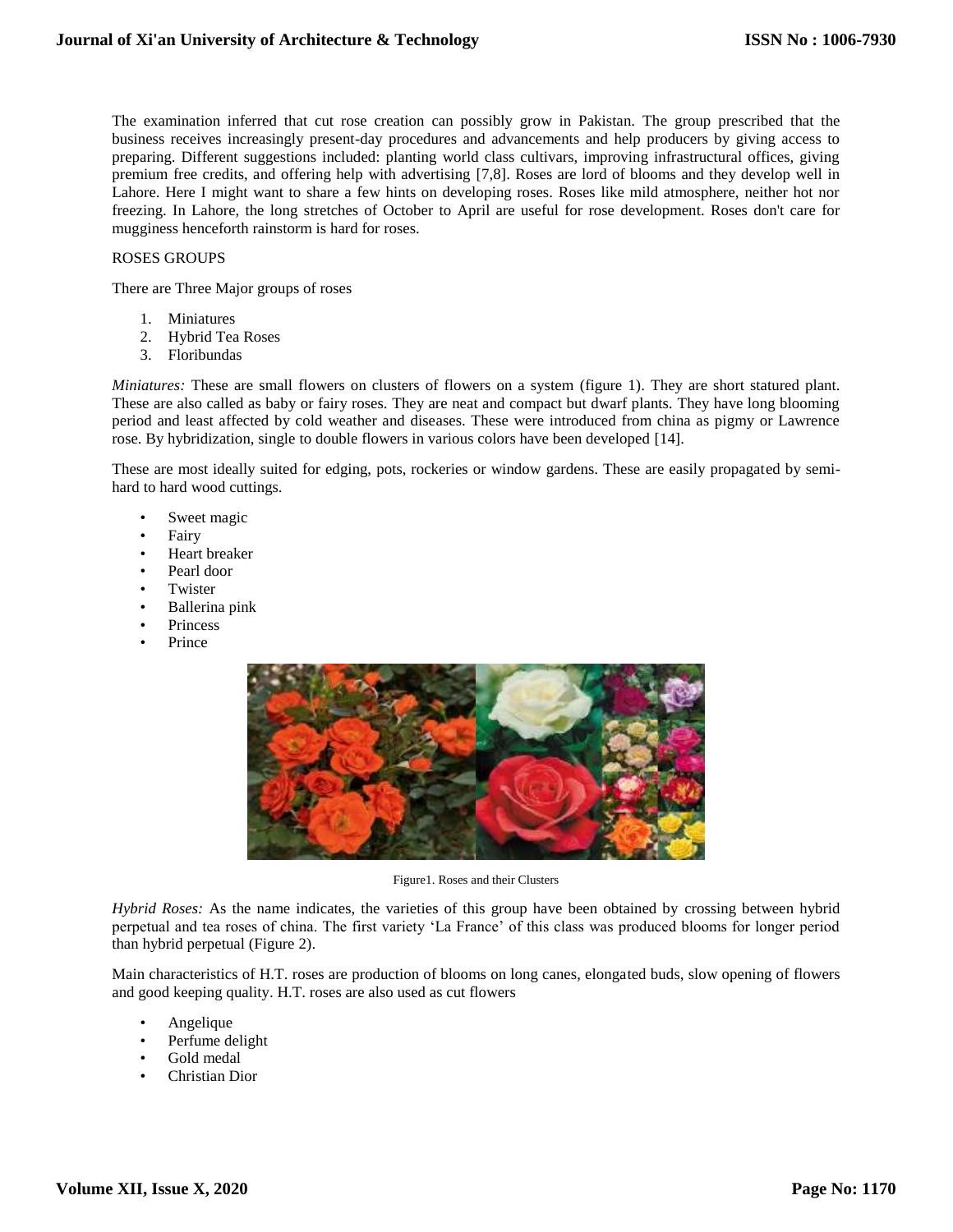

Figure 2. Hybrid Roses

*Floribundas:* These have been produced by crossing hybrid tea and dwarf polyantha by Danish breeder Poulson in 1912. Floribundas possess the characteristics of both parents and produce flowers in clusters like polyantha of better shape and bigger size than the flowers of polyantha but the flowers are smaller than hybrid teas. They are produced in greater profusion appearing like bouquets.

- Pink lady
- Samba
- Sunshine day dream

# USES OF ROSES

Roses are best known as ornamental plants grown for their flowers in the garden and sometimes indoors. They have been also used for commercial perfumery and commercial cut flowers crops. Some are used as landscape plants, for hedging and for other utilitarian purposes such as game cover slope stabilization.

*Ornamental Plants:* The ornamental roses are hybrids that were bred for their flowers. A few, mostly species roses are grown for attractive or scented foliage (such as Rosa glucan and Rosa rubiginosa), ornamental thorns (such as Rosa sericea) or for their showy fruit (such as Rosa myosii). Ornamental roses have been cultivated for millennia, with the earliest known cultivation known to date from at least 500BC in Mediterranean countries, Persia, and China.

*Cut Flowers:* Roses are a popular crop for both domestic and commercial cut flowers. Generally, they are harvested and cut when in bud, and held in refrigerated conditions until ready for display at their point of sale. In temperate climates, cut roses are often grown in greenhouses, and in war countries they may also be grown under cover in order to ensure that the flowers are not damaged by weather and that pest and disease control can be carried out effectively. Significant quantities are grown in some tropical countries, and these are shipped by air to markets across the world. Some kinds of roses are artificially colored using dyed water, like rainbow roses.

*Perfume:* Rose perfumes are made from rose oil (also called attar of roses), which is a mixture of volatile essentials oils obtained by steam distilling the crushed petals of roses. An associated product is rose water which is used for cooking, cosmetics, medicine and religious practices. The production technique originated in Persia and then spread through Arabia and India, and more recently into Eastern Europe. The main constitute of attar of roses are the fragrant alcohols geraniol and L citronella and rose camphor, an odorless solid composed of alkenes, which separates from rose oil.

*Food and Drink:* Rose hips are occasionally made into jam, jelly, marmalade, and soup or are brewed for tea, primarily for their high vitamin C content. They are also pressed and filtered to make rose hip syrup. Rose hips are also used to produce rose hip seed oil, which is used in skin products and some makeup products. Rose water has a very distinctive flavor and is used heavily in Middle Eastern, Persian especially in sweets such as barfi, baklava, halva, gulab jamuns, gumdrops, and Turkish delight. Rose petals or flower buds are sometimes used to flavor ordinary tea, or combined with other herbs to make herbal teas.

*Medicine:* The rose hip, usually from R. canine, is used as a minor source of vitamin C. the fruits of many species have significant levels of vitamins and have been used as a food supplement. Many roses have been used in herbal and folk medicines [1][9].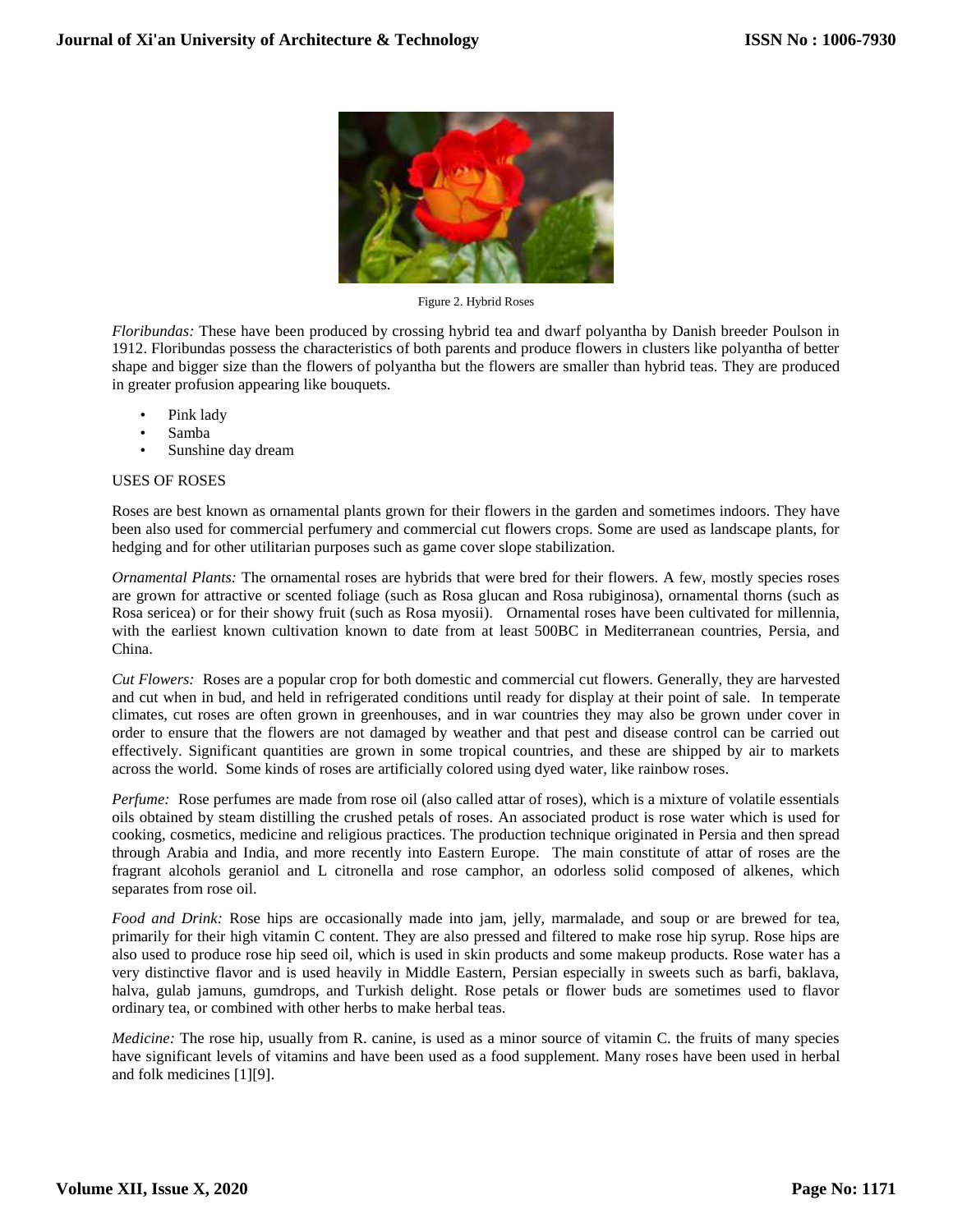# PLANTING

Planting is the process of transplanting trees, shrubs and climbers etc. seedlings generally for forestry, land reclamation and landscaping purpose (figure 3).



Figure 3. Plantation of Roses

There are two ways of planting roses:



Figure 4. Bare Rooted and Pre-Packed Plants of roses

The time for planting bare- rooted and pre- packaged plants is better to December to January (Figure 4).

Container Grown

Container- grown plants can be planted at any time but it is advisable to avoid the depths of winter and midsummer (figure 5).



Figure.5. Roses in Different Colors in Containers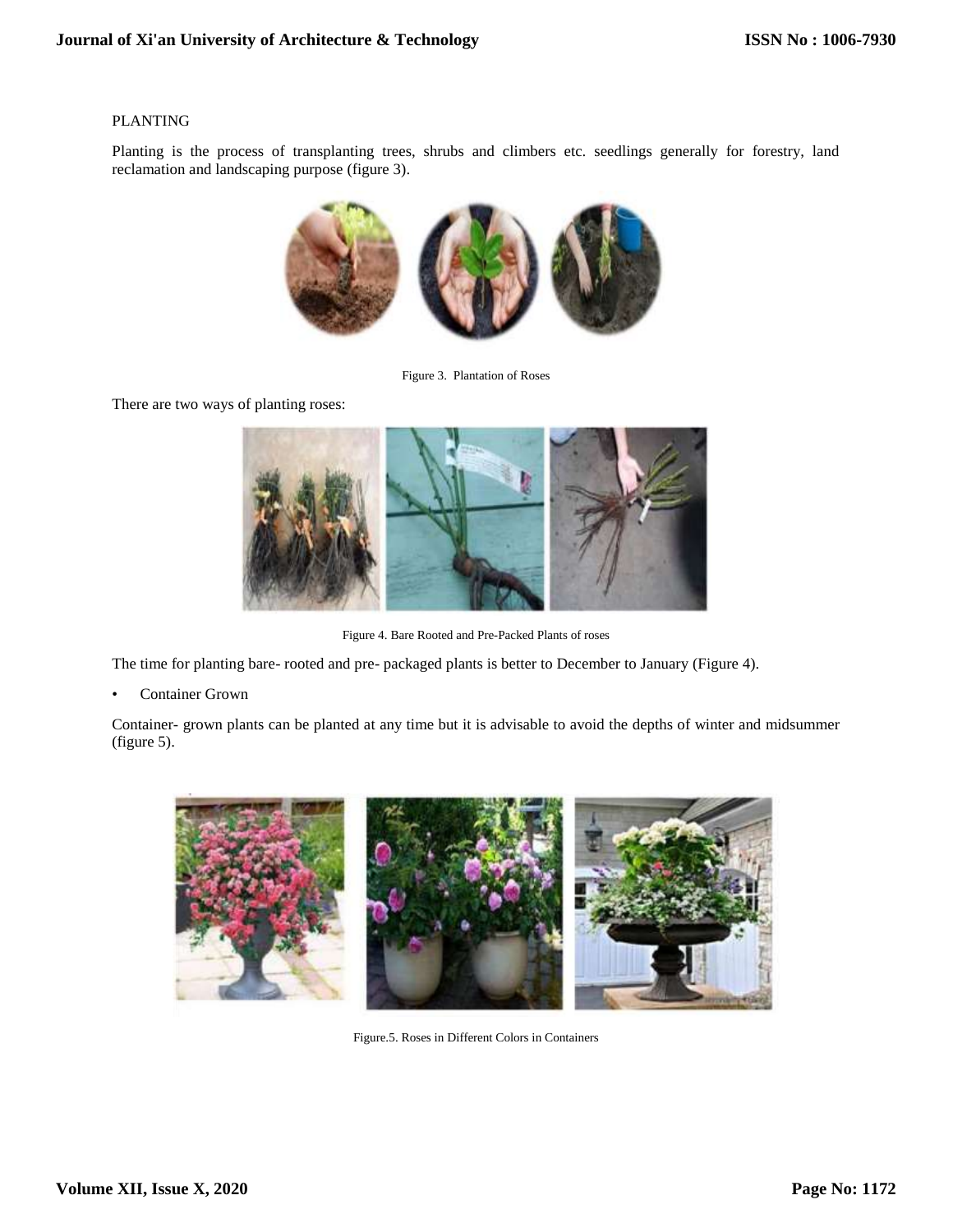# GROWTH OF ROSES



Figure 6. Growth of Roses

Some steps are very important for the proper growth of roses which includes: Shifting/Planting Roses

*Time to plant:* Much the same as each plant is moved when it is torpid, roses are no exemption. Roses don't go completely lethargic in Lahore yet are semi torpid in winter months. So consistently move or purchase roses in long periods of December or January. Second greatest months incorporate November and February. Never at any point move your roses in hot months. When purchasing a joined rose, consistently picked the one with solid unite. It should always be shifted in the evening.

- Digger twice as profound before putting the root ball at new area so that the recent plant rose will have delicate, circulated air through soil underneath it to develop roots effectively.
- Do whatever it takes not to break the root ball (Gatchis). Although in winter months, breaking the Gatchis or root ball won't kill your plant however it is ideal to plant with however much soil joined as could reasonably be expected (figure 6).
- Plant as quickly as time permits in the wake of getting the new rose or existing one expelling from soil/pot. Even though in winter months, roses can get by for quite a long time on the off chance that they are kept clammy with root ball and not left completely dry.
- Subsequent to moving your rose, it might yellow its leaves and shed every one of the leaves. It is typical and plant will be being new development in couple of weeks.
- Give enough water just because in the wake of moving. After that, water, just when the dirt goes dry. On the off chance that you plant in pots, at that point water openly until water goes to base of pot and you can see it originating from base.

#### Fertilizing Roses:

- Never fertilize your recently moved roses until you see the new growth, For first year, utilize weaken manure and not full focus prescribed.
- For the most part roses in pots require more manure when contrasted with soil bed. Better to give 1/fourth measurement at regular intervals. Try not to fertilize in winter when plant isn't developing effectively.
- Roses like phosphorus and magnesium so Epsom salt is useful for roses just as phosphorus based composts. Give less nitrogen so for NPK based manure first number ought to be low.
- I for one utilize neighborhood 5-15-45 NPK based water solvent compost with follow components. Continuously pick compost having follow components like magnesium, iron and so forth.
- Another great feed is to give one teaspoon of SSP and half teaspoon of nitro phosphate to roses consistently uncommonly in zones which water is antacid (Figure 5).



Figure 7. Fertilizing Roses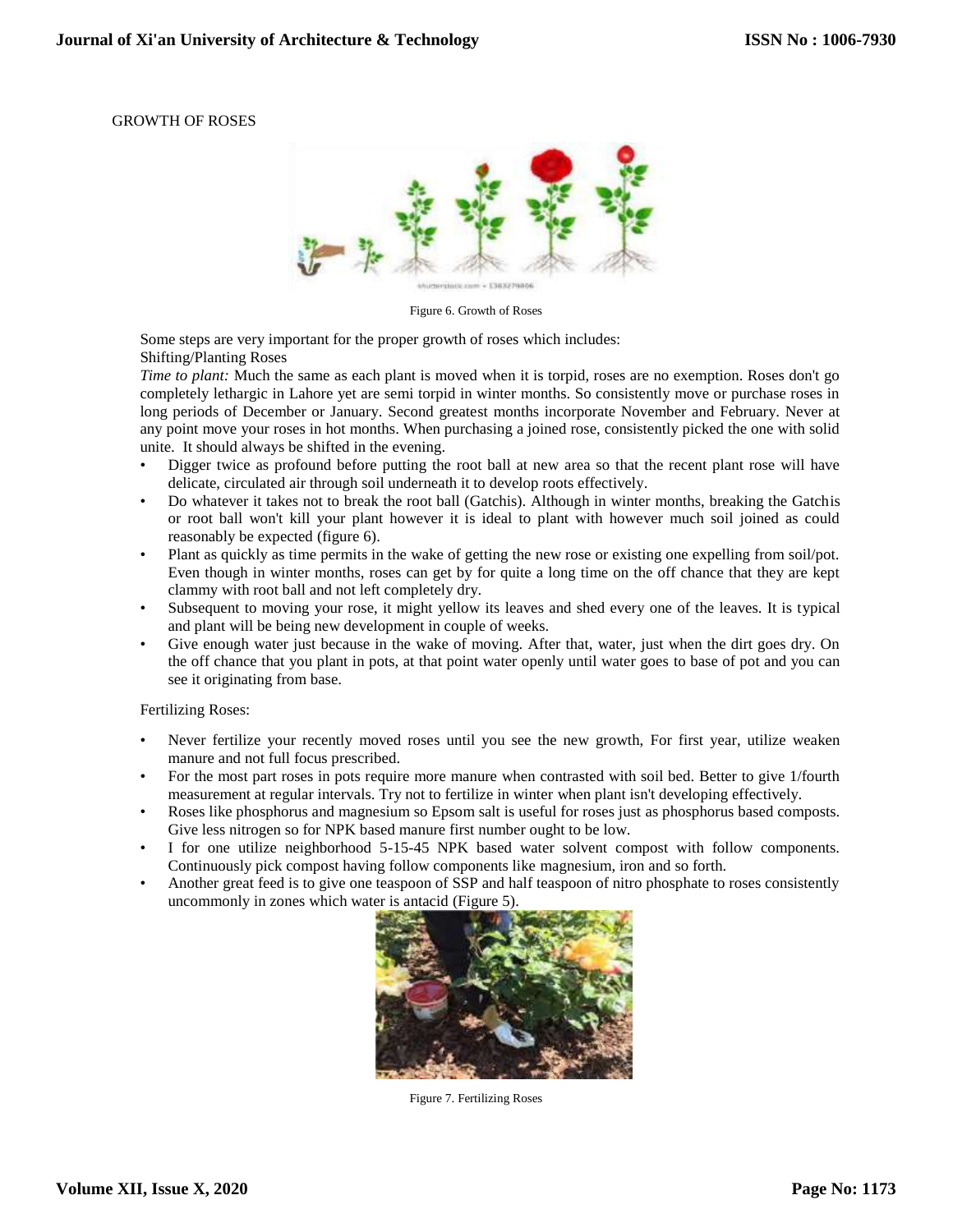Sun:

- Roses full direct sun however much as could reasonably be expected. Anyway, give conceal in evening in blistering summer months.
- A few roses endure halfway shade; one model is ice shelf.
- Roses will grow in around 4 hours direct sun yet will give fewer blossoms. On the off chance that you have less than 4 hours direct sun, don't grow roses (figure 7).

# Watering/Drainage:

- Roses love water however needs great waste. If water is remaining in your pot for a long time in the wake of watering, at that point it isn't great waste. Same applied to soil bed.
- To improve waste, blend natural issue like old decayed dairy animals' fertilizer or leaf manure and so forth in the dirt bed. I utilize neighborhood plant fret fertilizer for seepage.
- You can blend peat greenery too.
- Dairy animal's fertilizer compost must be in any event multi year old. In Punjabi it is called kameela. Cow fertilizer excrement is appropriate in winter months while leaf manure is reasonable in summer months.
- You can go for overhead watering yet not at night [1].

#### Disease /Pests:

- Bugs: Most normal bugs for roses are aphids (in spring exceptionally), vermin (for the most part in hot dry months), coarse bugs and so on. On the off chance that it is an early assault of bugs, at that point utilize a solid power of water on underside of leaves toward the beginning of the day (never in night). On the off chance that assault is extreme, at that point better to utilize natural homemade showers or as final retreat utilize bug sprays
- Black spot: Choose those plants which are impervious to dark spot. Pick contaminated leaves and consume them else it will spread quickly.



Figure 8. Parts of Rose Plant

#### General Tips for Growing Roses:

- As a rule, expel spent blooms will yield more blossoms.
- Pruning and hoeing is prescribed when you see rose breaking its lethargy.
- Expel blossom buds during May-September so plant places more vitality in root improvement rather than poor blooms in blistering summer months.
- You can likewise evacuate bloom buds in first year of planting new rose for the above explanation.
- Try not to prune your plant first year. Second year, light pruning.
- In hot atmospheres you can keep unite bud just beneath the dirt surface while in virus atmospheres you should keep it much underneath the dirt surface.
- Roses might be developed in any well-depleted soil with ideal daylight.
- Most Rose assortments are developed by sprouting on an under stock (lower segment of a plant) spread from seeds or cuttings. Request raised seeds on the web and let your nursery be filled with the glorious shading and scent of roses.
- Clay soils, warm temperatures are constantly liked, and the rose plants develop best when not set among different plants.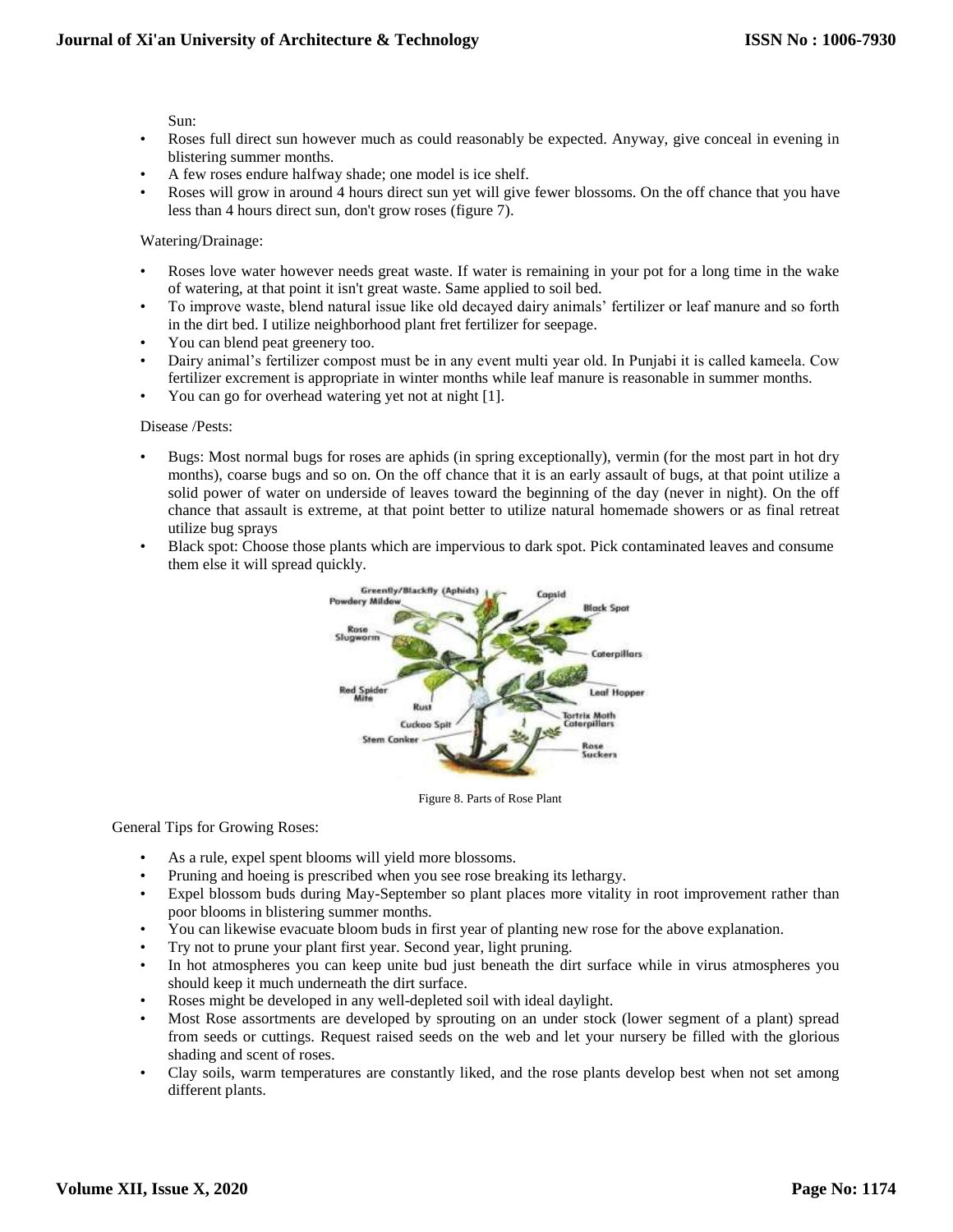- Cow excrement is the favored manure for Rose development, yet other natural composts, particularly composts, are additionally utilized.
- Rose plants as a rule require extreme pruning, which must be adjusted to the expected use of the blossoms.
- Trim off all messed up and wounded roots on the Rose plant, slice top development back to 6 to 8 inches.
- Dig planting gaps in any event 6 inches further to suit the underlying foundations of the Rose plant without swarming or bowing.
- Mix 1 tablespoonful of manure with the dirt put over the waste material.
- Cover this blend with plain soil, carrying the level to wanted planting profundity.
- Make a hill in the inside to get the Rose plant.
- Set Rose plant roots over this hill, spread the roots, and fill in with soil.
- Firm the dirt firmly 2 or multiple times while filling the opening [1] (figure 8).

# IMPORT AND EXPORT OF ROSES IN PAKISTAN

Pakistan is a growing market for floral products, particularly of cut flowers and there is a huge demand for cut flowers, especially roses and tulips. Market players have the potential to export cut flowers, but they need infrastructural support from the government. Exporting to the world's largest importers of roses like the United States, United Kingdom, Germany, France, Italy and Russia can be enhanced manifold, flower planters and growers said [3]. The largest exporters of roses are The Netherlands, Colombia and Kenya and Pakistan can be part of this list with the government's backing, suggested growers. Members of Pakistan National Rose Society, Horticulture Society of Pakistan and exporters said marketing of cut flowers is un-organized. In most cities, with large market potential, flowers are brought to wholesales markets, which mostly operate in open yards. The value-added products from non-conventional floricultural crops like essential oil of rose, tuber rose, jasmine etc. and plants extracts used in medicines and the pharmaceutical industry are unique and likely to face less competition in the international market post World Trade Organization (WTO) scenario and thus have the potential for export and import substitution. The opportunities existing in this business are proper development of high-quality flowers and bulbs for domestic and overseas markets, marketing of essential oils and other products like rose hip syrup, jam, jellies, cosmetics, perfumes and medicines, development opportunities for native flora for domestic and export markets both. In recent years, rose production has increased in Sheikhupura, Kasur, Faisalabad, Sahiwal, Gujranwala, Chuniat and Okara [3].

*Production and Trade of Roses in Pakistan:* There is no official record of the statistics on the production and consumption of the fresh roses in Pakistan. Evidently the production of roses is increasing day by day. The industry of growing the roses and other ornamental crops is mainly concentrated around the big cities: Karachi, Hyderabad, Lahore, Rawalpindi, Islamabad, Multan, Faisalabad and Quetta. Places such as Pattoki near Lahore, Sahiwal in Sargodha district and locations in the vicinity of Hyderabad have assumed importance because of growing sizable areas under these crops. Production of dried rose petals is well established in the southern zone of Pakistan. The climate there is very congenial for the development of dried rose petal business. This agribusiness is progressing for the last many decades. Domestic market for cut flowers is comparatively small and under developed characterized by a restricted product range which includes rose petals, marigolds, roses, jasmine, tuberose, gladioli, day lily and narcissus in season [2,3].

Pakistan's foreign trade in fresh roses is negligible. The data, regarding export of cut flowers + foliage as well as dried rose flowers for the period 1986 to 2002-03 is meager. Quantities of certain flowers, mostly dried rose petals, are also imported in Pakistan. In 1998-99 we imported rose flower for Rs. Ten million and exported the same commodity for Rs.8.5 million, next year in 1999-2000 we imported for Rs.11.35 million and exported for 7.3 million, in the year 2000-01 the imports amounted to Rs.3.8 million value for is exports of the same commodity was 11.3 million. During the year 2001-02 rose flowers: ere, imported for Rs.6.85 million while the value of the export for the same was rupees twelve million. We import dried rose petals from the neighboring countries Iran and Afghanistan [2]. The flowers especially roses, gladioli, carnation, day lily etc. are grown for sale as cut flowers. The area under roses is increases day by day. There is a well establishing market in these towns and flowers of one kind or other are available throughout the year. The prices of the flowers of these kinds vary according to the seasons and their availability. Many areas in this province are suitable for growing of flowers especially bulb flowers like tulip, lilies, narcissue, gladioli. Northern region (mainly area of Swat and Abbottabad), Daffodil, predominantly (Narcissus tazeta) grows naturally in abundance in these areas. As the demand of these flowers is increasing in the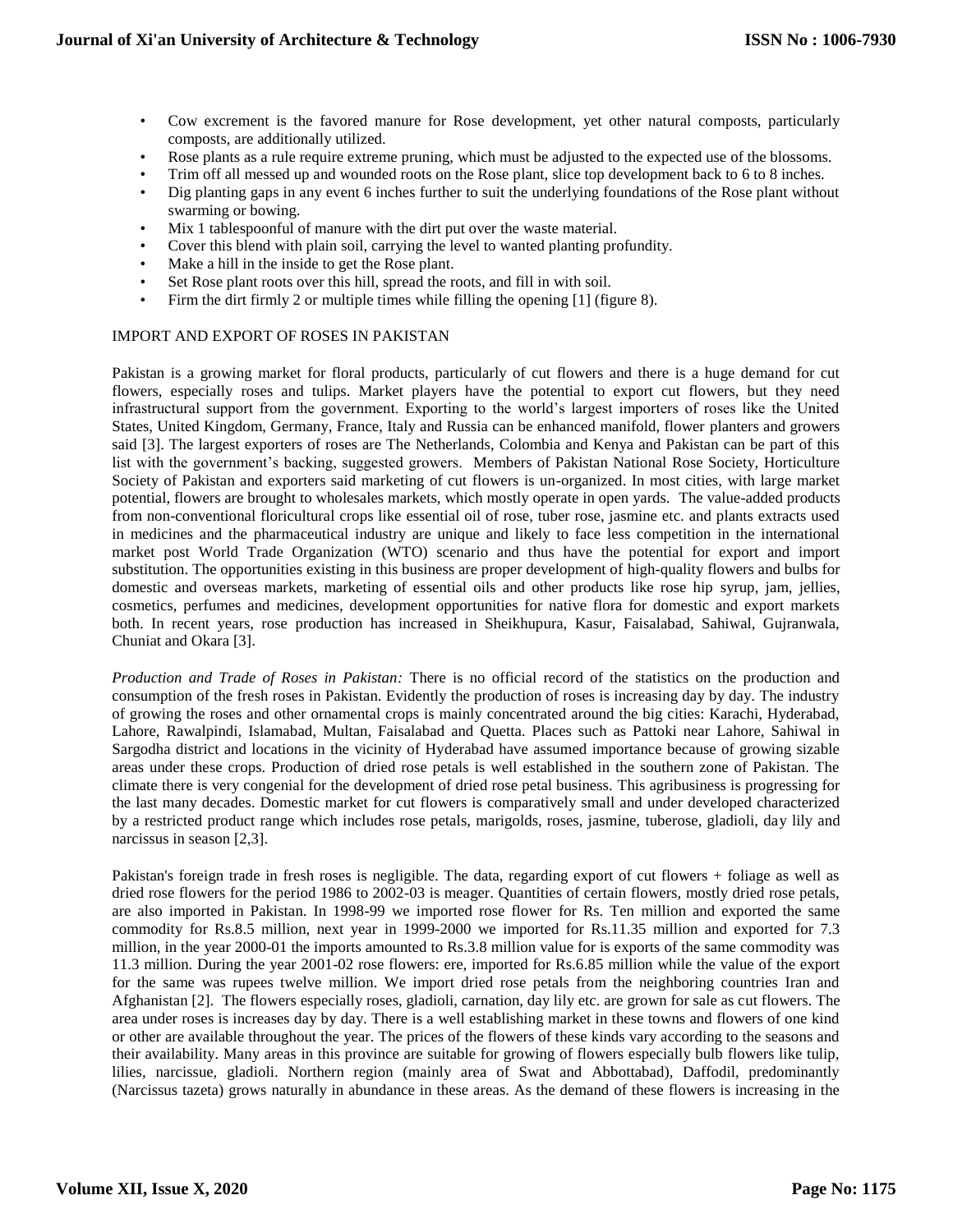cities and towns of all over the Pakistan, the people in the hilly areas have started growing them in their agriculture fields [2,3].

*Import of Roses:* Roses cultivated in Pakistan that are readily available in the retail market have weak and shorter stems typically ranging from 8 cm to 25 cm with the best qualities having stems 30 cm long at best. These characteristics make it difficult to place these roses in a vase which you would normally do straight after bring them home. Also, the local roses have relatively smaller buds that bloom fairly quickly specially in the summer months. In terms of colors, local roses are mostly available in red although pink and yellow can also be found at selected retail outlets [3]. Only a very small percentage of roses sold in Pakistan are imported from overseas. They are usually imported from Kenya, South Africa, Thailand and China. The imported roses go through the process of being frozen and air-freighted just to get to Pakistan, which means it could be more than a week from when the flowers were originally cut and before they end up at local florists. These roses will have longer stems ranging from 50 to 70 cm that are firm and strong. This makes them easier to be placed in a vase as opposed to locally grown roses. At the same time, imported roses tend to have larger blooms and healthy buds that have greater appeal and intrigue. There is high demand for red, pink and white colors although they are available in yellow and orange as well. Imported flowers available in the Pakistani market are considerably more expensive than their local counterparts and hence only available in the upscale areas of the metro cities of Karachi, Lahore and Islamabad. Prices vary with exchange rate fluctuations of the Pakistan Rupee to the US Dollar [3].

*Local Roses and Imported Roses:*We at The Flower Studio Pakistan would love to always use locally grown roses in order to promote the local farmer and industry but this is not practical due to the high appeal of the imported roses to the aesthetically aware consumer. Our local office in Lahore, Karachi and Islamabad stock all colors of imported roses (depending upon availability) and source them directly from the authorized importers that mean we have the freshest and richest blooms. Local roses are sourced from the best farms that yield premium qualities. That is why both our imported and local roses are loved by customers purchasing from within Pakistan and those buying from overseas and sending to their loved ones living in Lahore, Karachi, Islamabad and Rawalpindi [2,3]. The Flower Studio is the first choice for customers sending exquisite and exotic flowers including roses to their loved ones from abroad (like UK, USA, Canada, Saudi Arabia, UAE, Oman, Kuwait, Australia etc.) to major cities in Pakistan.

#### III. METHODOLOGY

This is a qualitative research. The data is collected through survey method questionnaire id designed and survey is conducted to evaluate the roses usefulness for people and extent of growth of roses in Pakistan. The questionnaire was filled by the residents and gardeners of Lahore.

Research questions:

- What is the average consumer price of one basket of rose?
- What is the major section of floriculture production in Pakistan?
- What is an international growth rate of cut flower in Pakistan?
- In which climatic conditions flower can be grown?
- What should Pakistan do to enhance their export?
- Who are the largest importers of fresh flower?
- What is the value of export flower from Pakistan?
- How many types of species does rose have?
- Rose belongs to which family?
- How to develop floriculture?
- What is rose flower description?
- What is the species name of rose?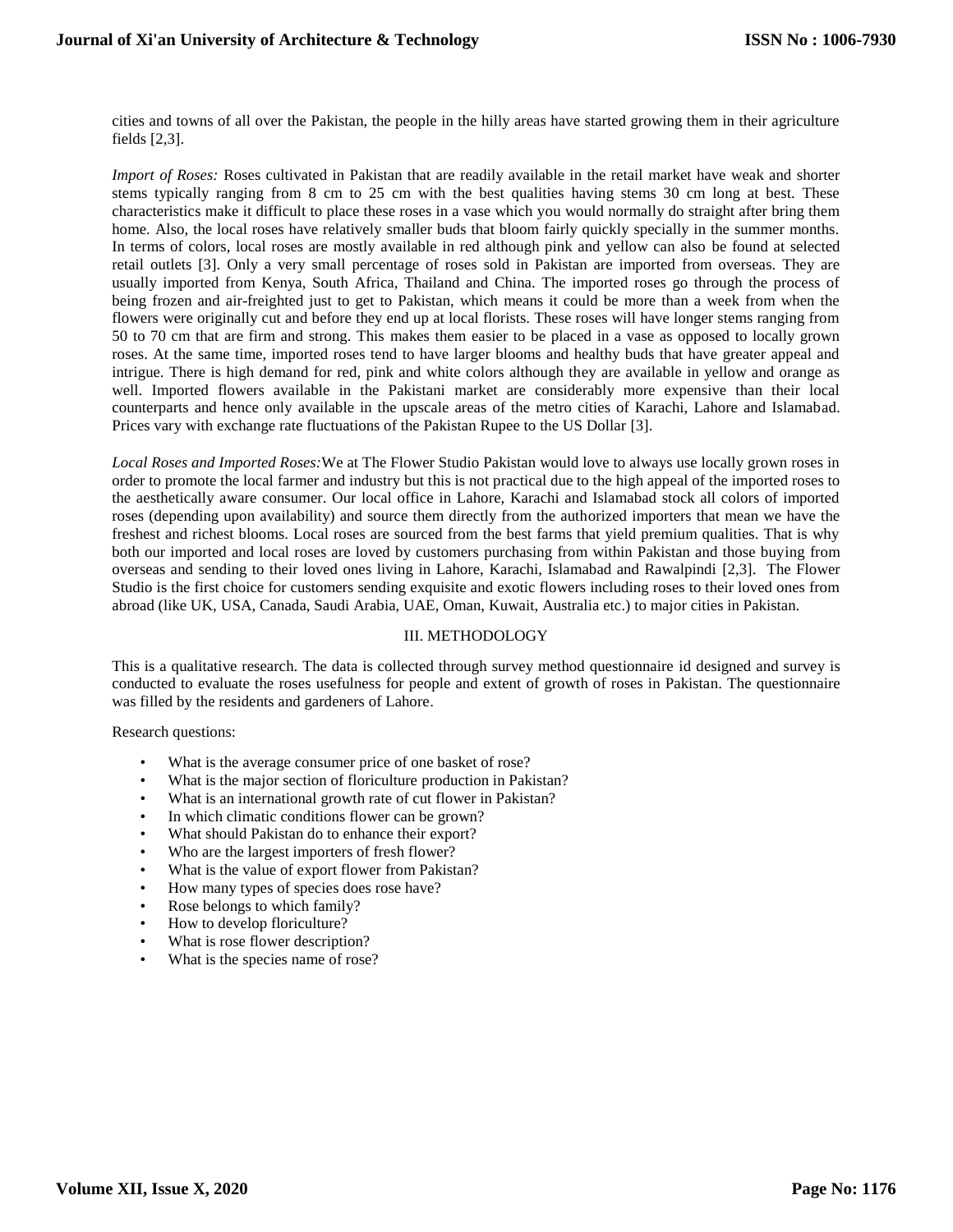# IV. ANALYSIS AND SURVEY

1. Familiarity with the types of roses



Figure 9. Familiarity with the Types of Roses

According to figure 9, the 59 people said yes, they know about types of roses, 84 people said to some extent, 36 people said maybe, 18 people said no and 3 people said not at all. Most of the people were familiar with the types of roses.

2. Use of roses- mostly used in commercial or residential digging



Figure 10 Use of Roses in Commercial or Residential Digging

Figure 10 shows that 10 people said yes roses must be grown in commercial and residential places, 46 people said to some extent, 43 people said maybe, 6 people said no and 4 people said not at all. Mostly people suggest to grow roses in residential and commercial sites.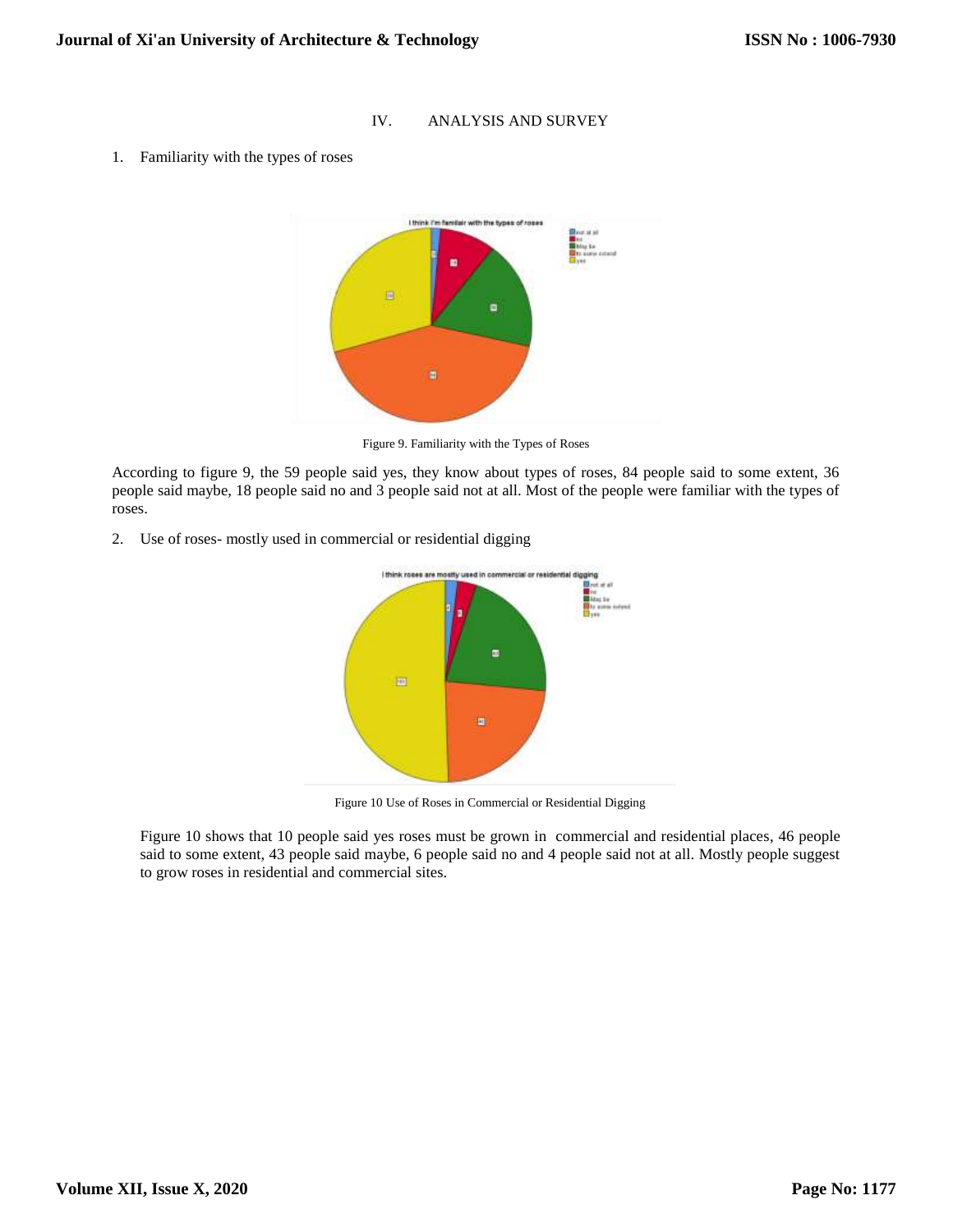3. Beauty of roses change the mood



Figure 11. Beauty of Roses Change the Mood

Figure 11 shows that 67 people said yes roses can change the mood, 20 people said to some extent and 13 people said maybe so most of the people believe roses can change the mood.

4. Roses- beneficial for your home environment



Figure 12. Roses Beneficial for Home Environment

Figure 12 shows that 58 people said roses are beneficial for home environment, 31 people said to some extent and 11 people said maybe. So, concluded that roses can be beneficial for home environment.

5. Roses- play a vital role in making of medicines



Figure 13. Use of Roses in Making Medicines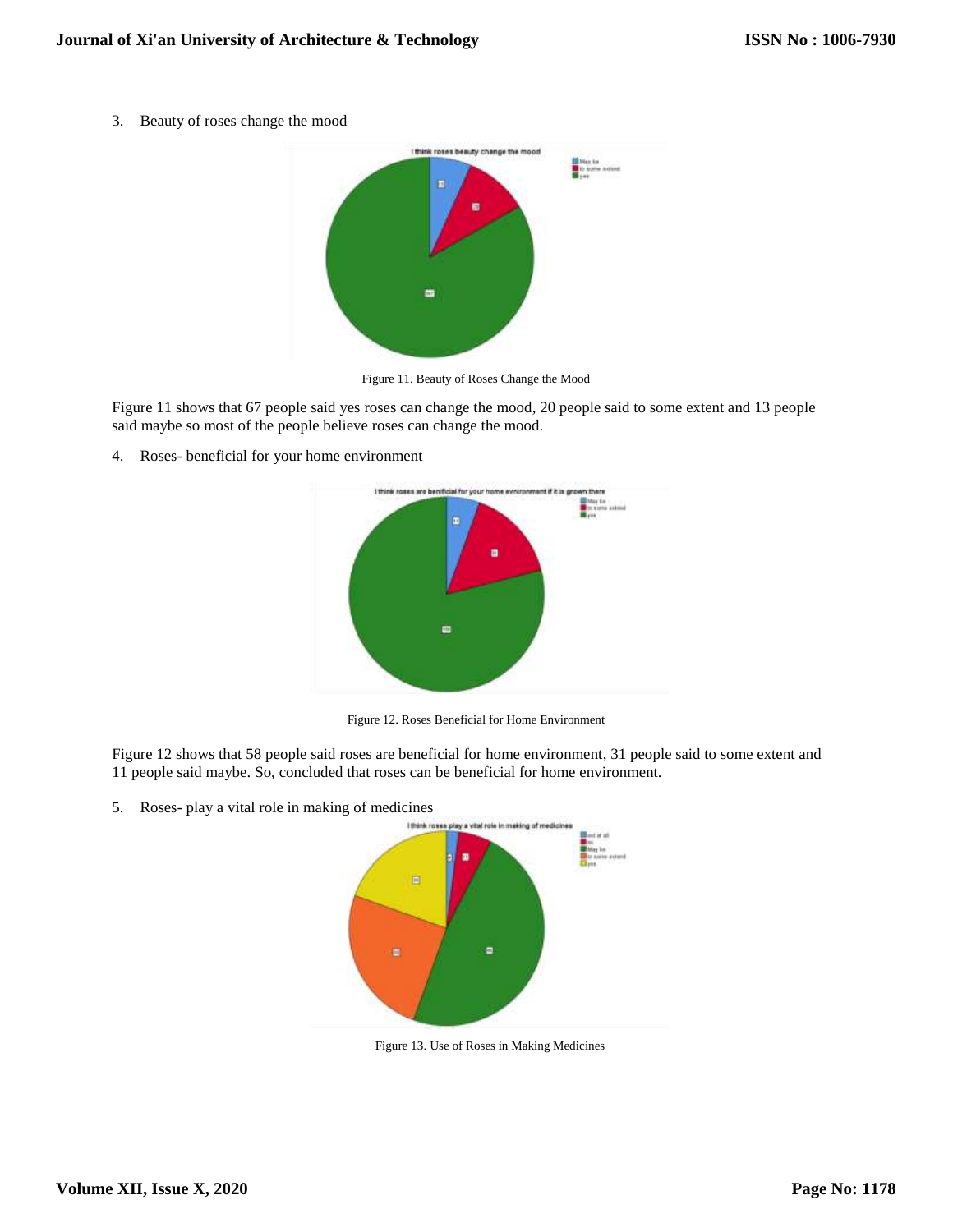Figure 13 shows that 39 people said yes, roses are used in making medicines, 50 people said to some extent, 96 people said maybe, 11 people said no and 4 people said not at all. In conclusion, mostly people know that roses are used in medicines.

6. Roses- enhance the beauty of garden or landscape



Figure 14. Roses Enhance Beauty of a Garden

Figure 14 shows that 181 people said yes, that roses enhance the beauty of a garden, 12 people said to some extent, 4 people said maybe, 1 people said no and 2 people said not at all. Most of the people agreed that roses enhance the beauty of a garden.

7. Roses- harmful effects on human health



Figure 15.Harmful Impact of Roses on Human Health

Figure 15 shows that 6 people said yes roses have harmful impact on human health, 12 people said to some extent, 30 people said maybe, 93 people said no and 59 people said not at all. Most of the people agree that roses have no harmful impacts on human health.

8. Knowledge- how roses help in making of products



Figure 16. Roses and Products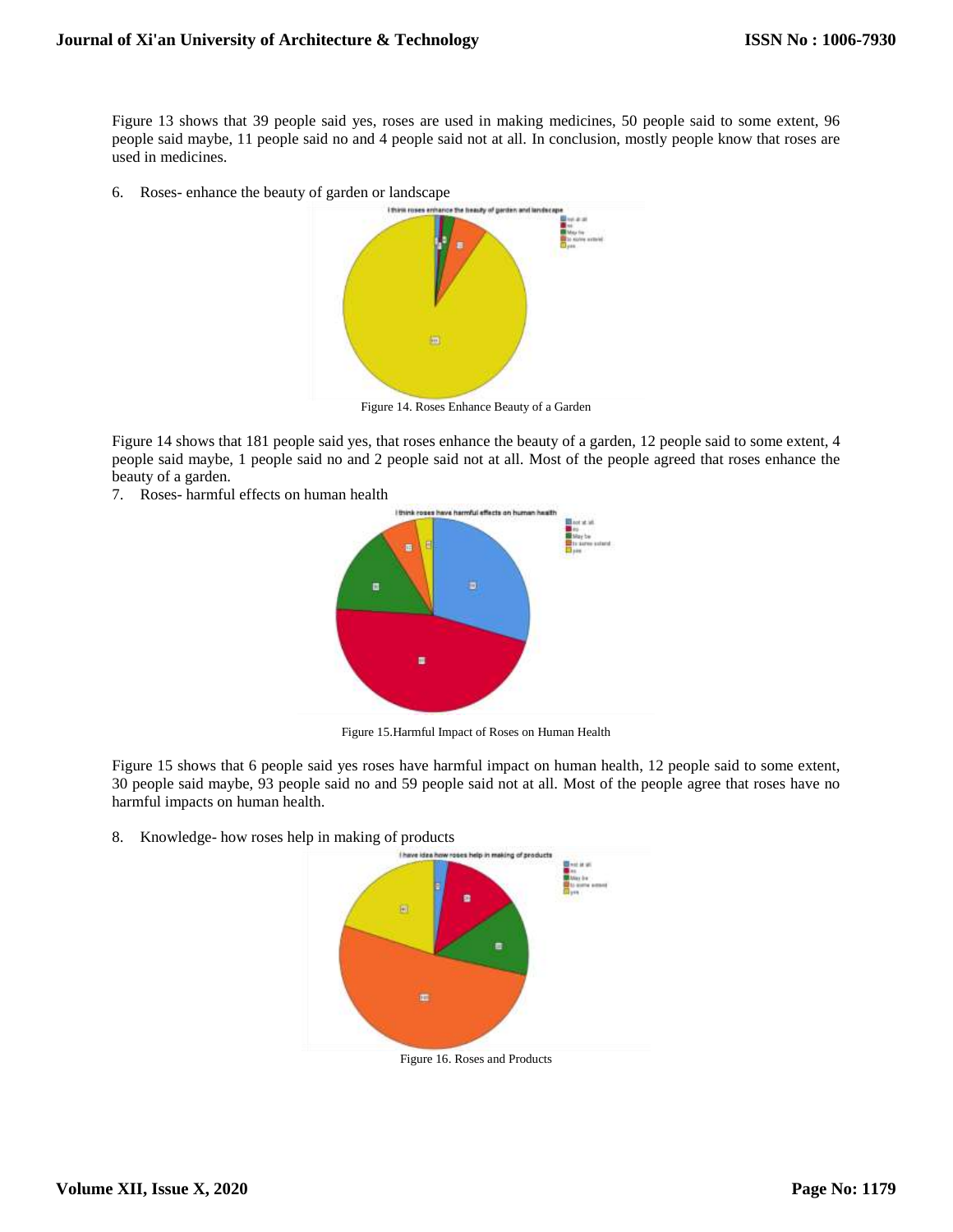Figure 16 shows that 40 people said yes roses are used in different products, 103 people said to some extent, 26 people said maybe, 26 people said no and 5 people said not at all, which concludes that people are not very agreed that are used in different products.

9. Roses might attract some insects that are harmful.



Figure 17. Roses Attract Insects

Figure 17 shows that 57 people want to grow roses even insects come on them, 33 said yes, 40 said may be , 15 said no, 5 said mot at all so concluded that mostly people want to grow roses even insects come on their plants.

10. Suggest to Grow More Roses in Residences and Hospitals



Figure 18. Suggest to Grow More Roses in Residences and Hospitals

Figure 18 shows that 138 people said yes, 48 people said to some extent, 11 people said maybe and 2 people said no so mostly people want to grow more roses in residences and hospitals.

11. Roses are in High Demand in Pakistan



Figure 19. Roses are in High Demand in Pakistan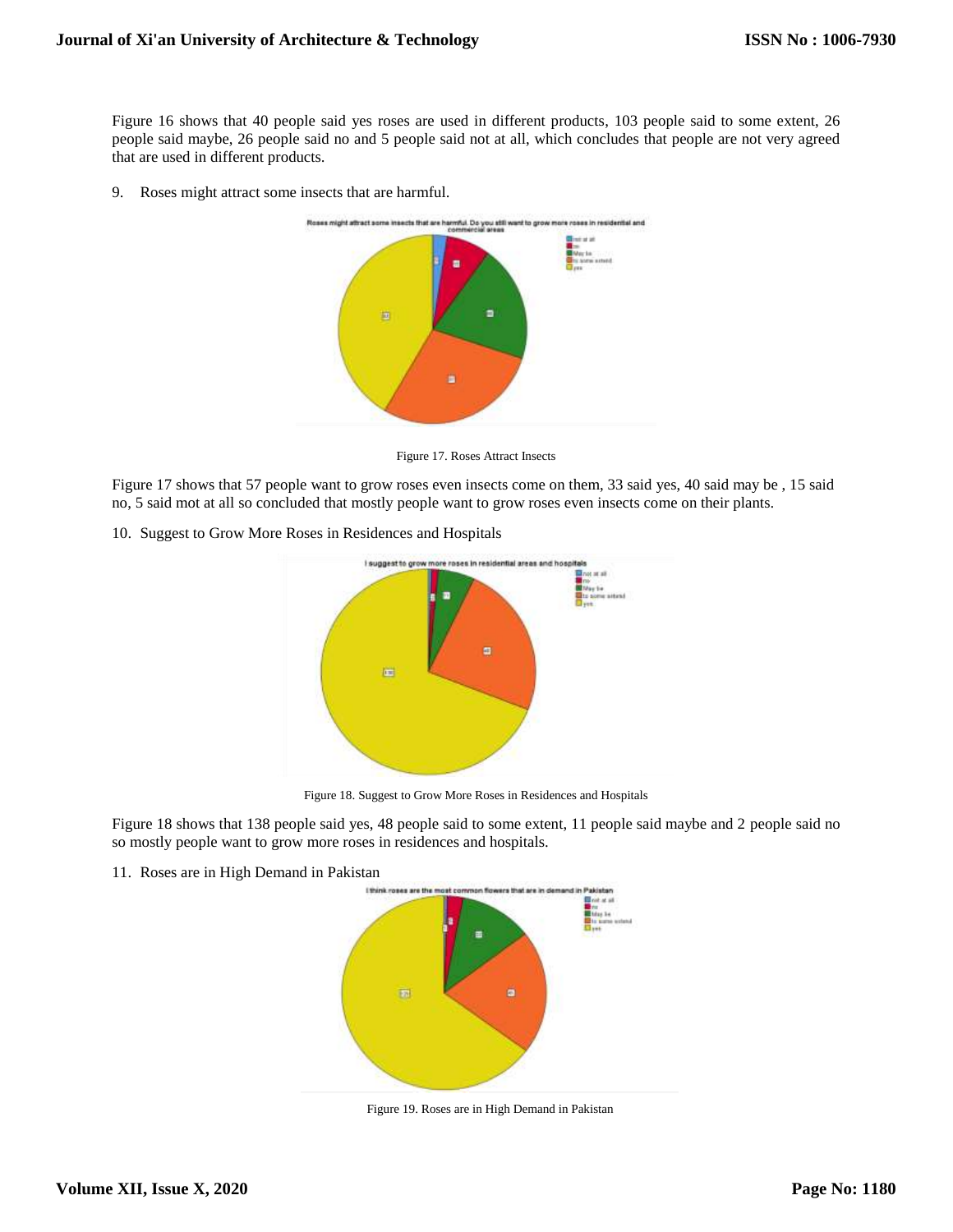Figure 19 shows that 129 people said yes roses are the most common flowers that are in demand in Pakistan, 41 said to some extent, 23 said may be, 5 said no and 1 said not at all so concluded that people know that roses are high in demand in Pakistan.

12. Roses products nourishes our skin or health



Figure 20. Roses Nourishes Skin and Health

Figure 20 shows that 151 people said yes roses nourishes skin and heath, 29 people said to some extent, 16 people said maybe, 3 people said no and 1 people said not at all. So, it is concluded that people agreed that roses nourishes our skin and health.

13. Roses help in improving mental sickness



Figure 21 Roses help in Improving Mental Sickness

Figure 21 shows that 75 people said yes roses help in improving mental sickness, 64 people said to some extent, 50 people said maybe, 10 people said no and 1 people said not at all. It is concluded that mostly people agreed that roses help in improving mental sickness.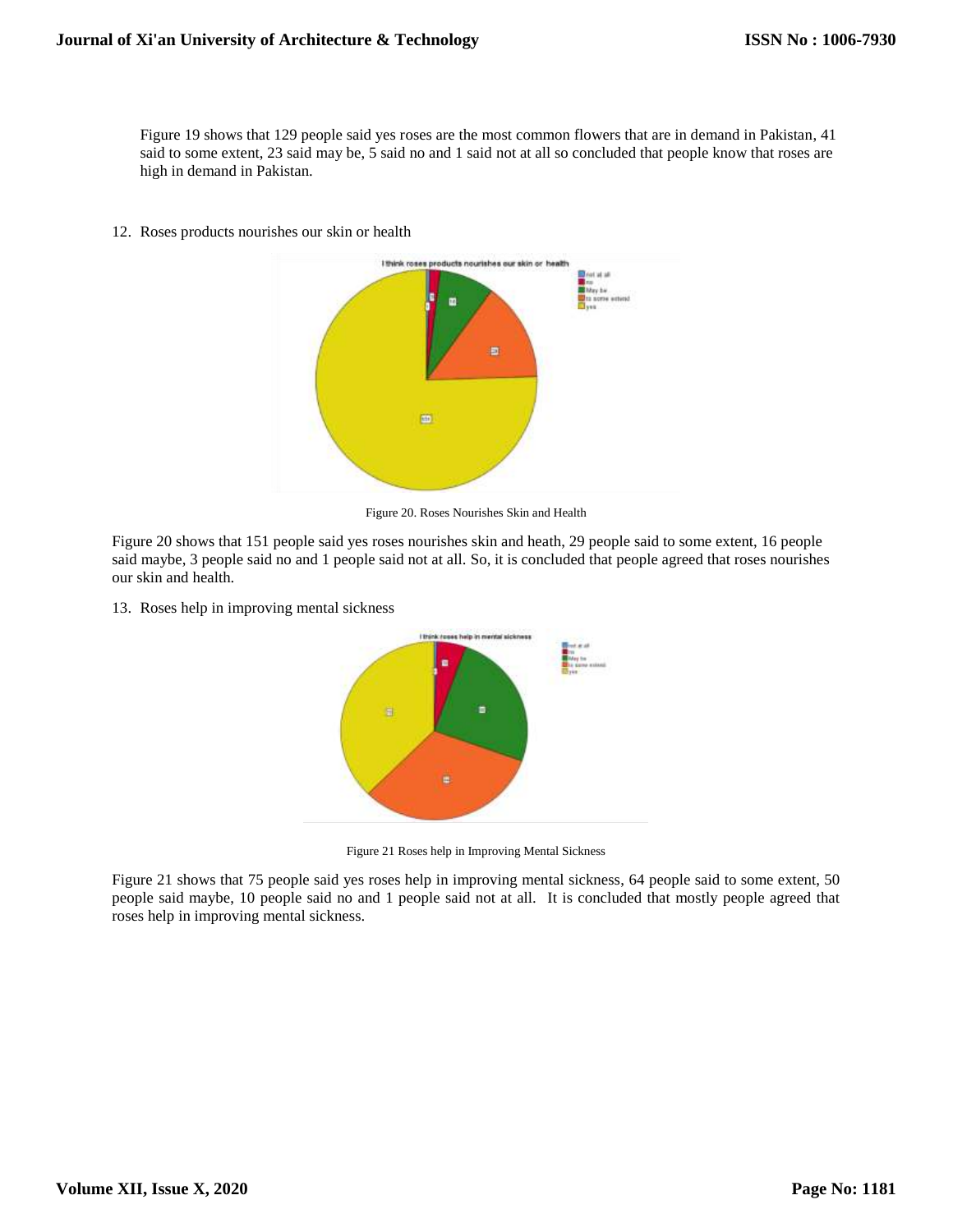14. Climate impact on Roses Growth



Figure 22 Climate impact on Roses Growth

Figure 22 shows that 185 people said yes climate impact on roses growth, 56 people said to some extent, 21 people said maybe, 3 people said no and 2 people said not at all. It is concluded that climate impact on roses growth.

15. Red roses- the most sold out flowers for the weddings



Figure 23. Roses are most seller Flowers for Weddings

Figure 23 shows that 18 people said yes roses are the most seller flowers for weddings, 7 people said to some extent, 2 people said maybe, 6people said not at all. It is concluded that roses are most seller flowers for wedding.

#### V. SUMMARY AND CONCLUSION

The roses are very unique because of its beauty, colors and fragrance so their production is also considered for import and profit. A cut rose production is a potential enterprise that can be expanded by adopting modern technique. Types of roses, production, growth, present value, future of roses in cut flower industry in Pakistan were being discussed in this research. This was a quantitative research to know about the knowledge, value and interest of people and gardeners in rose production. The research can help to analyze the use of roses in domestic and export market. A questionnaire was prepared for the people and gardeners. A quantitative research was conducted on 200 people. After collecting data, all the data was analyzed by statistical approach to generate a solid analysis demographic information, frequencies of responses towards every question and analysis of various responses of male and female on SPSS (Statistical Package of Social Sciences) commonly known as Microsoft Excel.

As a conclusion, statistics shows that more than most of the people agreed on the need of growing. and think that roses are beneficial for our home environment and suggested to grow more roses in residences and hospitals. People believe that products made from rose nourishes the skin and health. People also believe that roses help in improving mental sickness and can change the climatic impact on humans. They believe that we should grow more and more roses because it enhances the beauty of gardens and also used in medicines. In conclusion, people had a good response towards the idea of growing roses and statistics shows that they need it in the society and home. Most